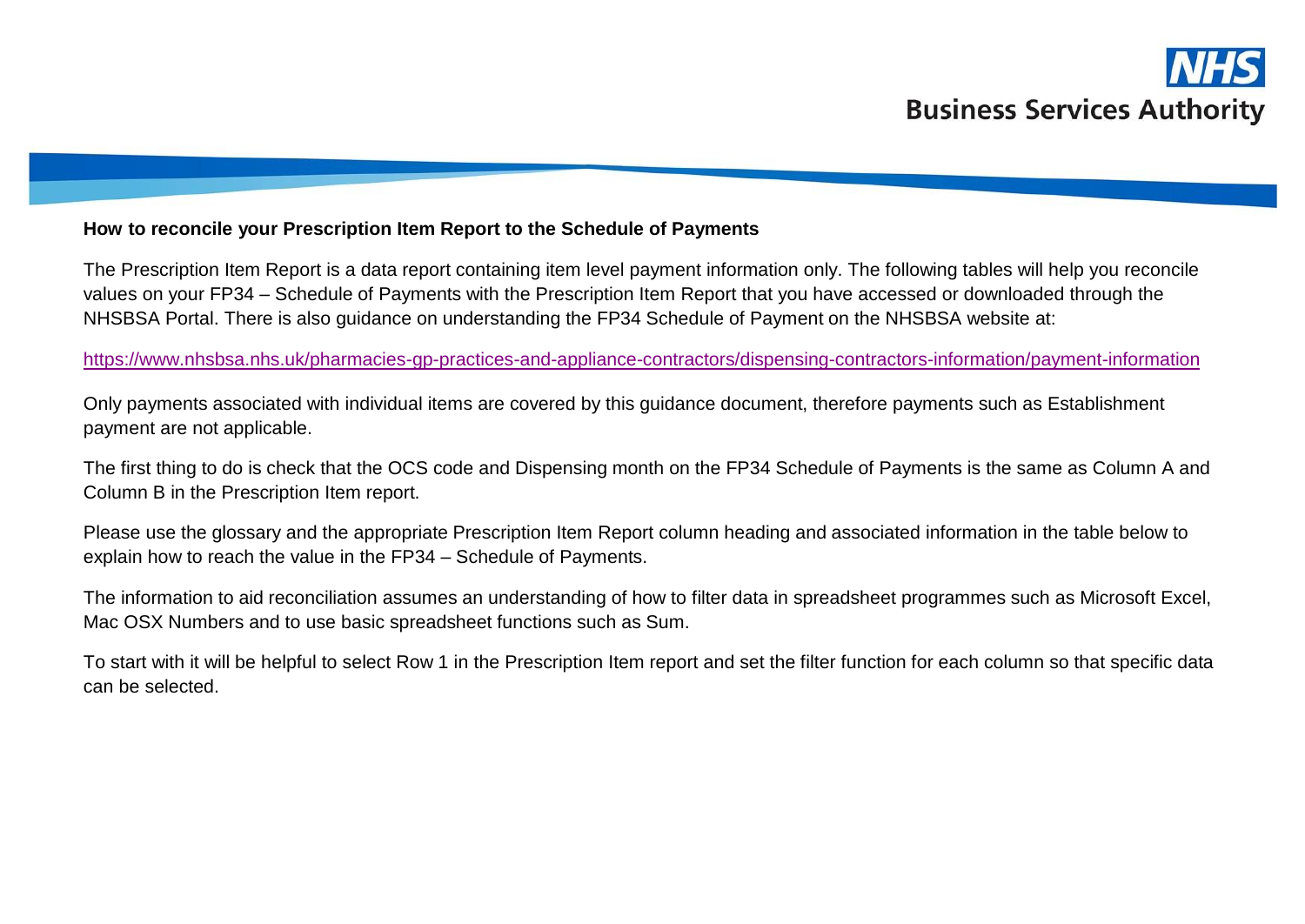

| FP34 Schedule of Payment – 'Drug and Appliance Costs'                                                                   |                                         |                                                                                                                                                                                                                                                              |                                                                                                                                         |
|-------------------------------------------------------------------------------------------------------------------------|-----------------------------------------|--------------------------------------------------------------------------------------------------------------------------------------------------------------------------------------------------------------------------------------------------------------|-----------------------------------------------------------------------------------------------------------------------------------------|
| Prescription Item Report-<br><b>Column</b>                                                                              | Prescription<br>Item Report -<br>Column | Information to aid reconciliation                                                                                                                                                                                                                            | FP34 Schedule of Payment - 'Drug and<br><b>Appliance Costs'</b>                                                                         |
| $\mathsf{R}$                                                                                                            | <b>Heading</b><br><b>Basic Price</b>    | Highlight column R (Basic Price) Value will be next to<br>Sum at the bottom right of the screen.                                                                                                                                                             | FP34 Value description<br>Add Total of basic prices at standard<br>discount rate and Total of basic prices at<br>zero discount together |
| Z                                                                                                                       | <b>EX Value</b>                         | Highlight column Z (Ex Value) Value will be next to Sum<br>at the bottom right of the screen.                                                                                                                                                                | Out of Pocket expenses                                                                                                                  |
| $\mathsf{S}$                                                                                                            | Payment for<br>Consumables              | Highlight column S (Payment for Consumables) Value will<br>be next to Sum at the bottom right of the screen.                                                                                                                                                 | Payment for consumables                                                                                                                 |
| $\mathsf{T}$                                                                                                            | Payment for<br>Containers               | Highlight column T (Payment for Containers) Value will<br>be next to Sum at the bottom right of the screen.                                                                                                                                                  | Payment for containers                                                                                                                  |
| R filtered to select only<br>those items where a<br>professional fee has been<br>paid at the standard<br>discount rate. | <b>Basic Price</b>                      | Highlight column AY (SDR Professional Fee Value) Left<br>click the filter arrow and de-select zero.<br>Highlight column R (Basic Price) Value will be next to<br>Sum at the bottom right of the screen - Total of basic<br>prices at standard discount rate. | Total of basic prices at standard discount<br>rate only                                                                                 |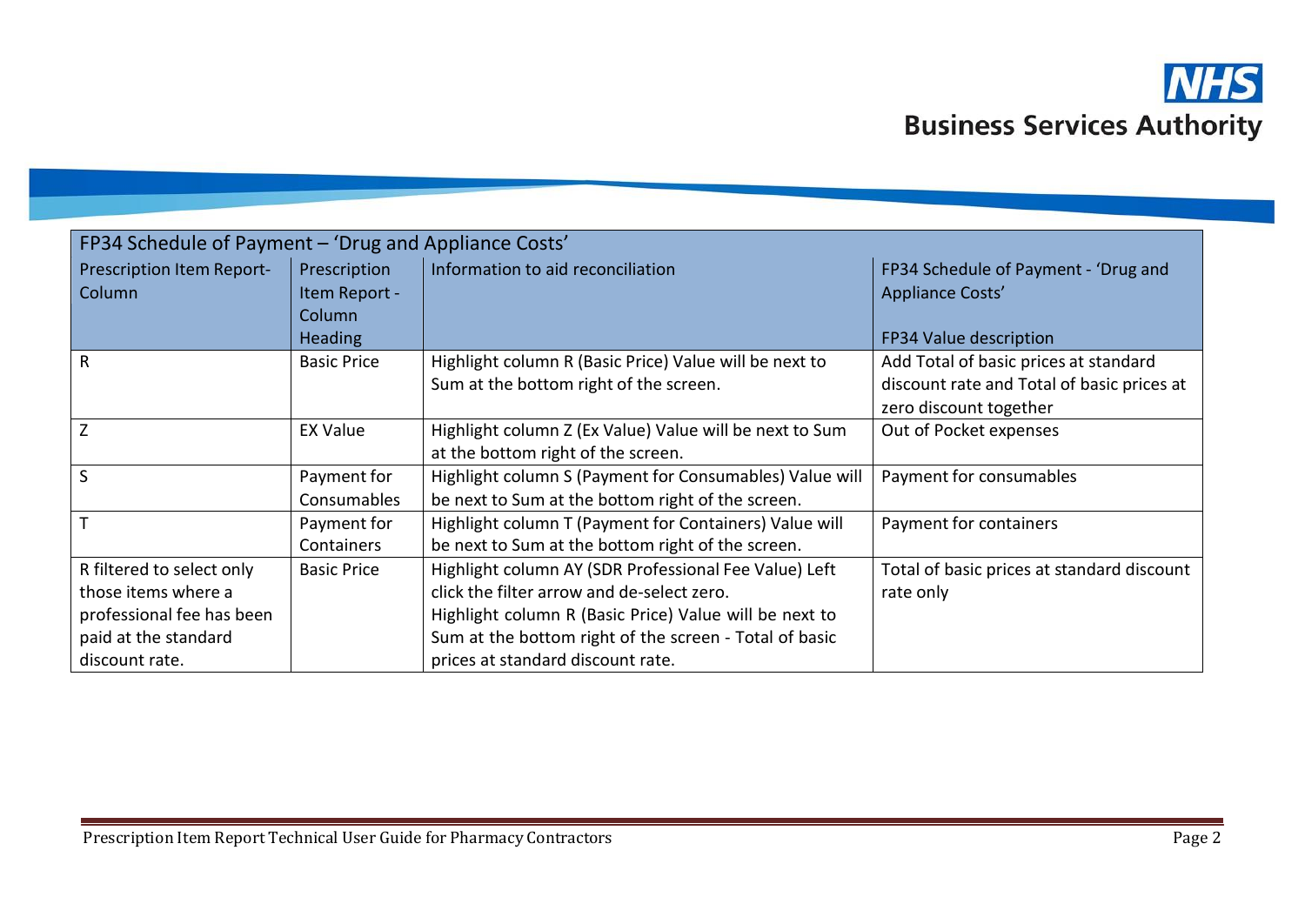

| R filtered to select only | <b>Basic Price</b> | Highlight column BA (ZDR Professional Fee Value)       | Total of basic prices at zero discount |
|---------------------------|--------------------|--------------------------------------------------------|----------------------------------------|
| those items where a       |                    | Left click the filter arrow and de-select only zero.   |                                        |
| professional fee has been |                    | Highlight column R (Basic Price) Value will be next to |                                        |
| paid at the zero discount |                    | Sum at the bottom right of the screen - Total of basic |                                        |
| rate.                     |                    | prices at standard discount.                           |                                        |

| FP34 Schedule of Payment - 'Prescription Fees' |                             |                                                       |                                         |
|------------------------------------------------|-----------------------------|-------------------------------------------------------|-----------------------------------------|
| Prescription Item Report -                     | Prescription Item           | Information to aid reconciliation                     | FP34 Schedule of Payment -              |
| Column                                         | Report - Column             |                                                       | 'Prescription Fees'                     |
|                                                | <b>Heading</b>              |                                                       |                                         |
|                                                |                             |                                                       | FP34 Value description                  |
| AY & BA                                        | <b>SDR Professional Fee</b> | Highlight column AY (SDR Professional Fee Value),     | Activity Payment - (Previously          |
|                                                | Value & ZDR                 | press CTRL on keyboard and then highlight column      | displayed on the Schedule of Payments   |
|                                                | Professional Fee            | BA (ZDR Professional Fee Value). Value will be next   | as Professional Fee at a value of 0.90p |
|                                                | Value                       | to Sum at the bottom right of the screen.             | prior to December 2016 dispensing)      |
| BC & BD                                        | SP Unlicensed Meds          | Highlight column BC (SP Unlicensed Meds Fee Value)    | Additional fees 2A unlicensed           |
|                                                | Fee Value &                 | and column BD (ED Unlicensed Meds Fee Value) Fee      | medicines                               |
|                                                | <b>ED Unlicensed Meds</b>   | Value). Value will be next to Sum at the bottom right |                                         |
|                                                | Fee Value                   | of the screen.                                        |                                         |
| <b>BE &amp; BF &amp; BG</b>                    | MF Hosiery Fee              | Highlight column BE (MF Hosiery Fee Value), BF (MF    | Additional fees 2B appliances -         |
|                                                | Value &                     | Truss Fee Value) & BG (MF Belt and Girdle Fee         | measured and fitted                     |
|                                                | <b>MF Truss Fee Value</b>   | Value) Value will be next to Sum at the bottom right  |                                         |
|                                                | & MF Belt and Girdle        | of the screen.                                        |                                         |
|                                                | Fee Value                   |                                                       |                                         |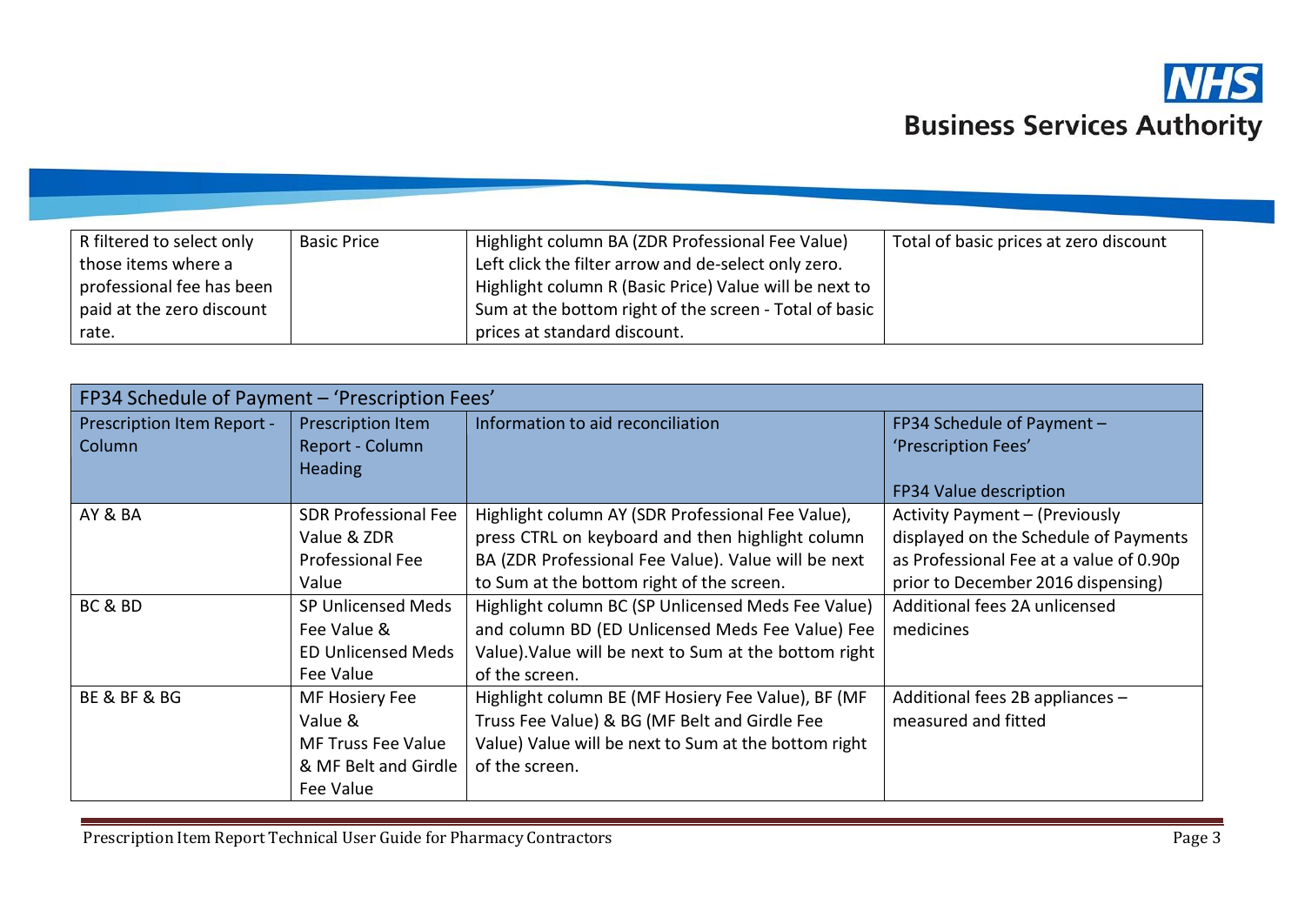

| BJ & BK                    | Home Del SR Appl          | Highlight column BJ (Home Del SR Appl Add Fee            | Additional fees appliances - home   |
|----------------------------|---------------------------|----------------------------------------------------------|-------------------------------------|
|                            | Add Fee Value &           | Value) & BK (Home Del HR Appl Add Fee Value)             | delivery                            |
|                            | Home Del HR Appl          | Value will be next to Sum at the bottom right of the     |                                     |
|                            | Add Fee Value             | screen.                                                  |                                     |
| BL & BM                    | CD Schedule 2 Fee         | Highlight column BL (CD Schedule 2 Fee Value) & BM       | Additional fees 2E controlled drug  |
|                            | Value & CD Schedule       | (CD Schedule 3 Fee Value) Value will be next to Sum      | schedules 2 and 3                   |
|                            | 3 Fee Value               | at the bottom right of the screen.                       |                                     |
| BH & BI                    | Methadone Fee             | Highlight column BH (Methadone Fee Value) & BI           | Additional fees Methadone payment   |
|                            | Value & Methadone         | (Methadone Pckgd Dose Fee Value) Value will be           |                                     |
|                            | Pckgd Dose Fee            | next to Sum at the bottom right of the screen.           |                                     |
|                            | Value                     |                                                          |                                     |
| BN filtered to select only | <b>Expensive Item Fee</b> | Highlight column BN (Expensive Item Fee Value) Left      | Additional fees - 2F expensive      |
| those items where an       | Count                     | click the filter arrow and de-select zero. Value will be | prescription fees (count of fees)   |
| expensive item fee has     |                           | next to Count at the bottom right of the screen.         |                                     |
| been paid                  |                           | (Remember to deduct an item for the header row)          |                                     |
| <b>BN</b>                  | <b>Expensive Item Fee</b> | Highlight column BN (Expensive Item Fee Value)           | Additional fees - 2F expensive      |
|                            | Value                     | Value will be next to Sum at the bottom right of the     | prescription fees                   |
|                            |                           | screen.                                                  |                                     |
| <b>BO</b>                  | Stoma                     | Highlight column BO (Stoma Customisation Fee             | Additional fees Stoma customization |
|                            | <b>Customisation Fee</b>  | Value) Value will be next to Sum at the bottom right     |                                     |
|                            | Value                     | of the screen.                                           |                                     |
|                            |                           |                                                          |                                     |
|                            |                           |                                                          |                                     |
|                            |                           |                                                          |                                     |
|                            |                           |                                                          |                                     |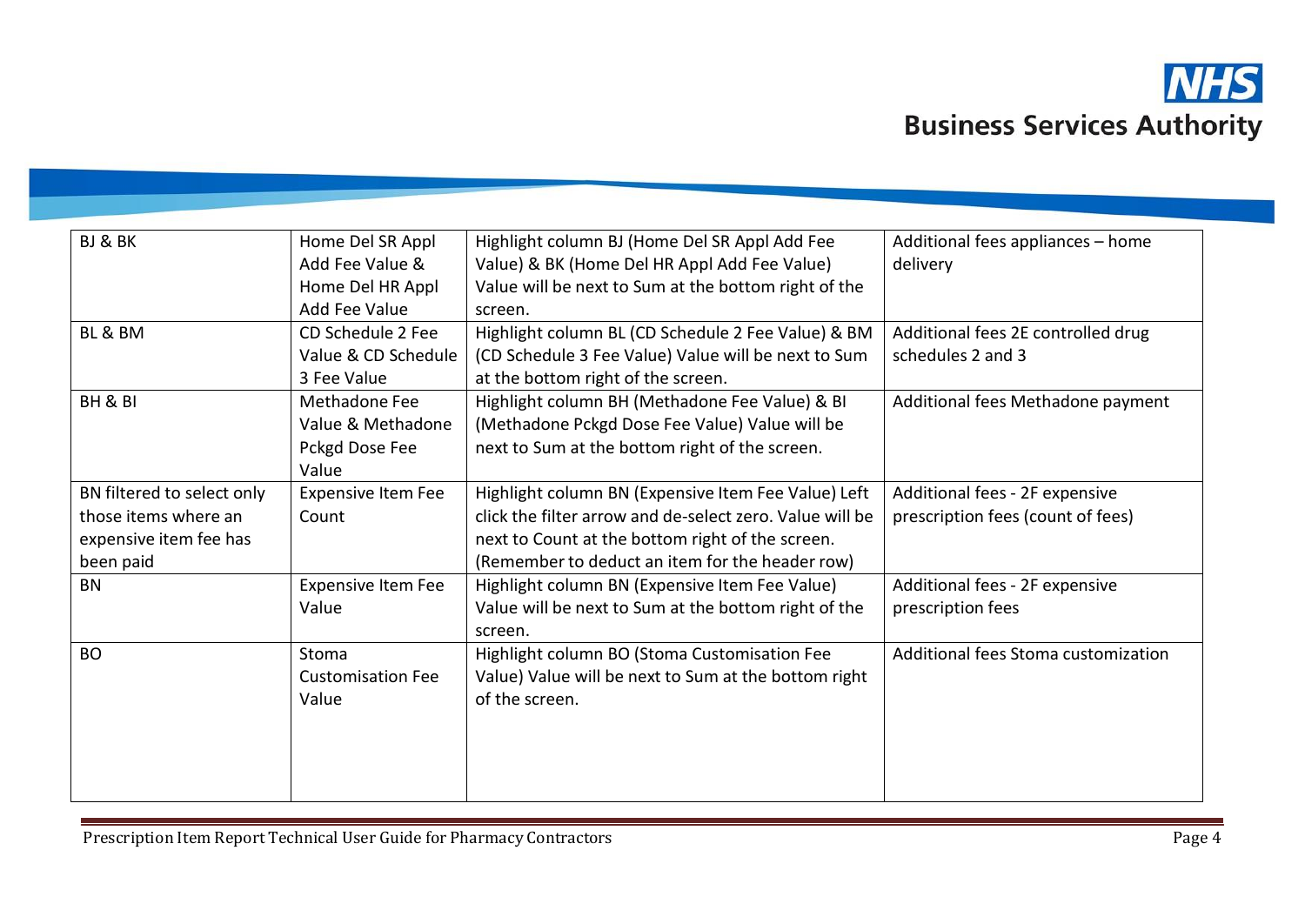

| FP34 Schedule of Payment - 'Charges'                                     |                                                        |                                                                                                                                                                                                                                                                                                                                                  |                                                                                                                                                                                                                                     |
|--------------------------------------------------------------------------|--------------------------------------------------------|--------------------------------------------------------------------------------------------------------------------------------------------------------------------------------------------------------------------------------------------------------------------------------------------------------------------------------------------------|-------------------------------------------------------------------------------------------------------------------------------------------------------------------------------------------------------------------------------------|
| Prescription Item Report-<br>Column                                      | Prescription Item<br>Report - Column<br><b>Heading</b> | Information to aid reconciliation                                                                                                                                                                                                                                                                                                                | FP34 Schedule of Payment - 'Charges'<br>FP34 Value description                                                                                                                                                                      |
| K - filtered to select<br>prescriptions at current<br>charge rate        | Charges Payable                                        | Highlight column J (Charge Status) Left click the filter<br>arrow and de-select '1' to select all items with a<br>prescription charge.<br>Highlight column K (Charges Payable) Value will be<br>next to Sum at the bottom right of the screen. If the<br>value is more than shown on the Schedule of<br>Payments then please refer to the FAQ's. | Charges collected excluding elastic<br>hosiery (If the figure does not match<br>then add the - Collected elastic hosiery<br>number of charges to the value)                                                                         |
| K - filtered to select<br>prescriptions at old<br>(previous) charge rate |                                                        | Highlight column J (Charge Status) Left click the filter<br>arrow and select '3' to select all items with a<br>previous prescription charge. Value will be next to<br>Sum at the bottom right of the screen.                                                                                                                                     | Charges collected at the old (previous)<br>charge rate excluding elastic hosiery (*<br>note only applicable if Colum J indicates<br>any items with a value of '3' that it is<br>subject to the previous NHS<br>prescription charge) |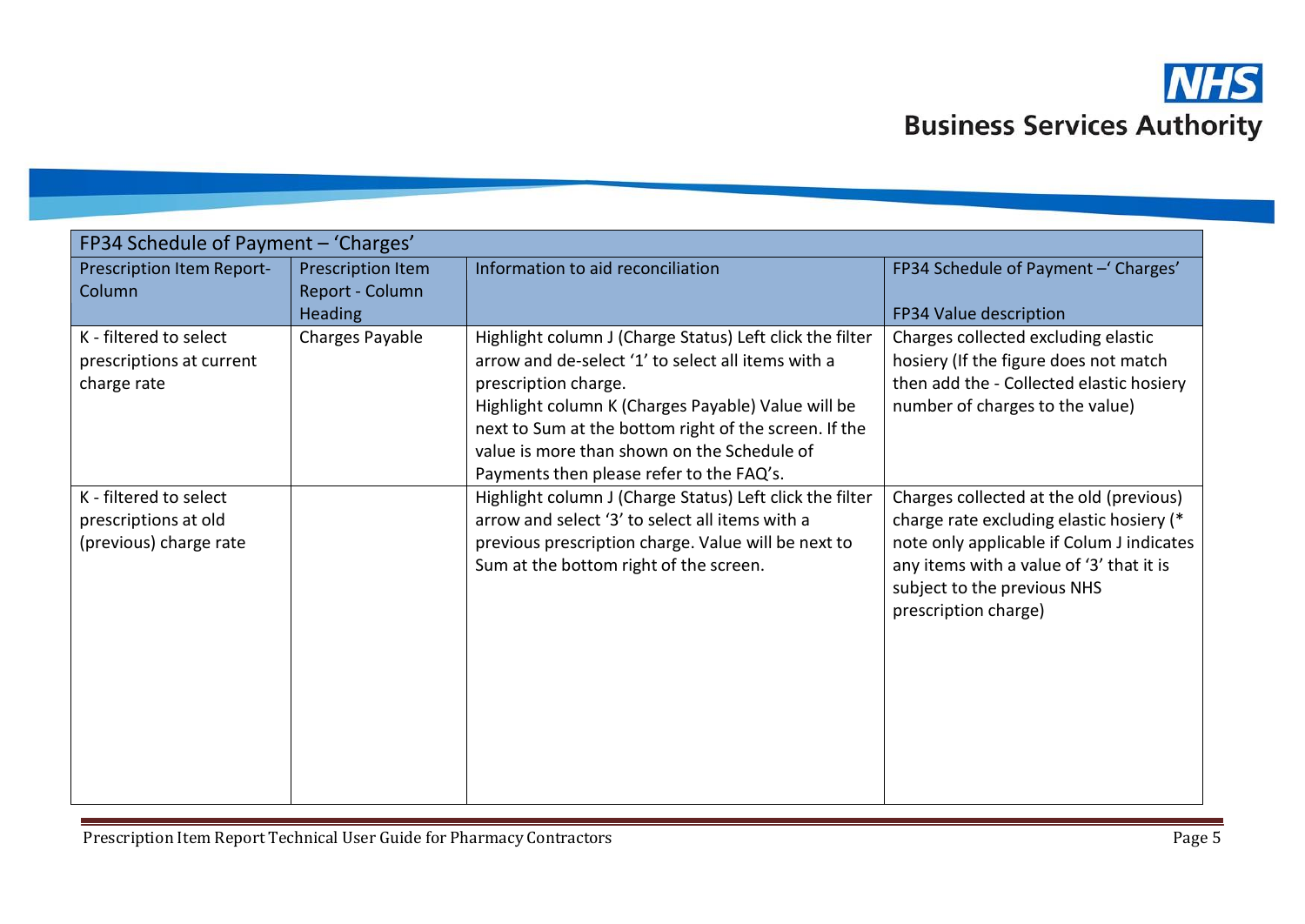

| FP34 Schedule of Payment - 'PRESCRIPTION DATA' |                                                        |                                                                                                                                                                                                                                                                                                                                              |                                                                                                                                                                                                                                                                                                               |
|------------------------------------------------|--------------------------------------------------------|----------------------------------------------------------------------------------------------------------------------------------------------------------------------------------------------------------------------------------------------------------------------------------------------------------------------------------------------|---------------------------------------------------------------------------------------------------------------------------------------------------------------------------------------------------------------------------------------------------------------------------------------------------------------|
| Prescription Item Report-<br>Column            | Prescription Item<br>Report - Column<br><b>Heading</b> | Information to aid reconciliation                                                                                                                                                                                                                                                                                                            | FP34 Schedule of Payment -<br>'PRESCRIPTION DATA'<br>FP34 Value description                                                                                                                                                                                                                                   |
| D                                              | Form Number                                            | Highlight column E (Item Number). Left click the filter<br>arrow and select '1' only.<br>Highlight column D (Form Number) Value will be<br>next to Sum at the bottom right of the screen.                                                                                                                                                    | Total forms received (including<br>electronic prescriptions) (If they do not<br>match the payment schedule this will<br>be due to forms that have being<br>deleted during processing. If any RA or<br>DA forms have been re-submitted they<br>will be deleted from the prescription<br>item report.) See FAQs |
| C, D & E                                       | Fragment ID<br>Item Number<br>Form Number              | Highlight column C (Fragment ID) Left click the filter<br>arrow and select 'Z' to select all items for EPS R2<br>prescriptions.<br>Highlight column E (Item Number) Left click the filter<br>arrow and select '1' to select the first item for each<br>EPS R2 prescriptions. Value will be next to Sum at<br>the bottom right of the screen. | Total electronic prescription forms<br>received                                                                                                                                                                                                                                                               |
| $\mathsf{C}$                                   | Fragment ID                                            | Highlight column C (Fragment ID) Left click the filter<br>arrow and select 'Z' to select all items for EPS R2<br>prescriptions.<br>Highlight column AO (ND) Left click the filter arrow                                                                                                                                                      | Total electronic prescription items<br>received                                                                                                                                                                                                                                                               |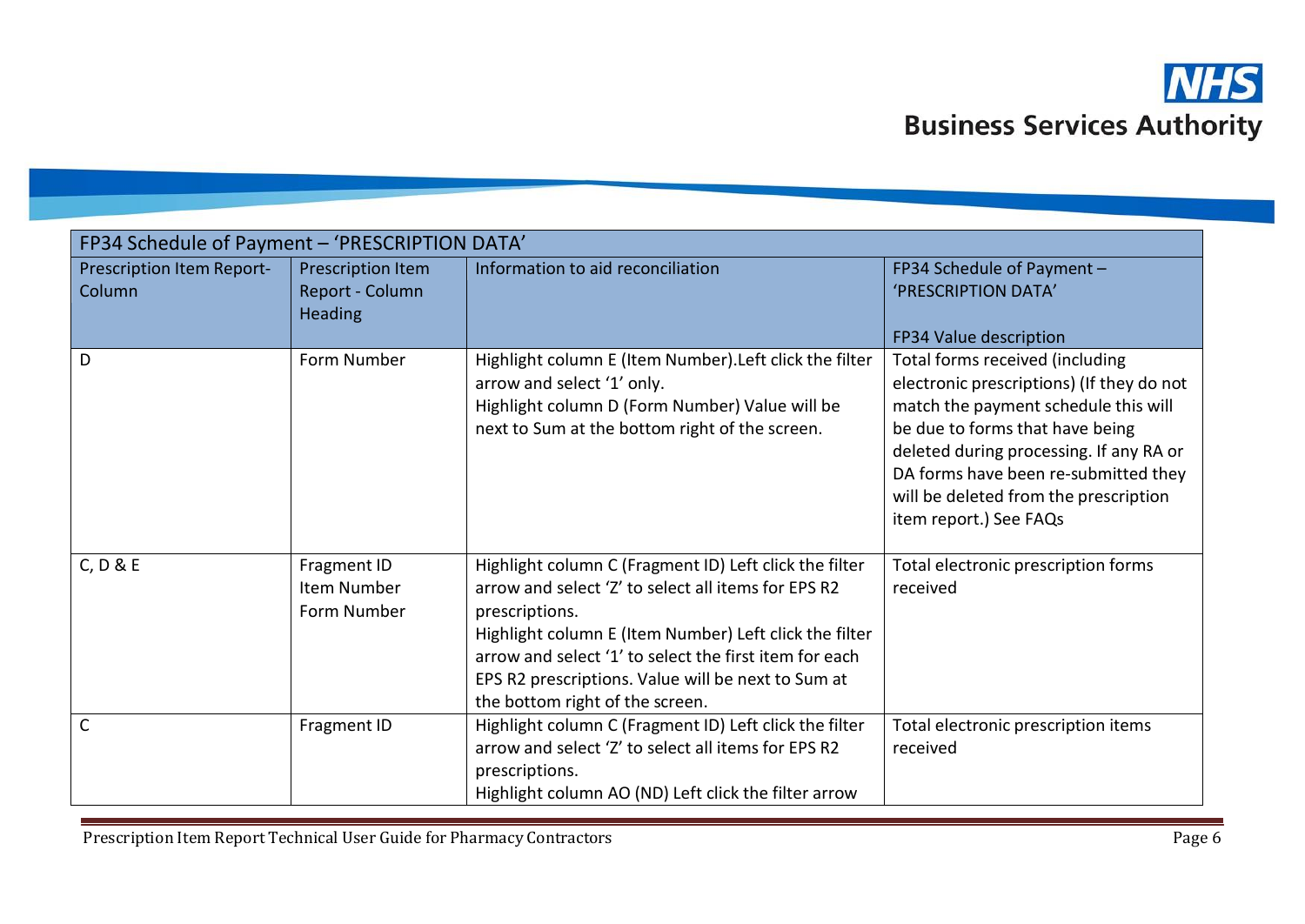

|                   |                             | and de-select ND.                                     |                                          |
|-------------------|-----------------------------|-------------------------------------------------------|------------------------------------------|
|                   |                             | Highlight column C (Fragment ID) to give the total of |                                          |
|                   |                             | items for EPS R2 prescriptions. (Remember to          |                                          |
|                   |                             | deduct an item for the header row)                    |                                          |
| <b>BB</b>         | <b>ZDR Professional Fee</b> | Highlight column BB (ZDR Professional Fee Number)     | Items at zero discount rate, for which a |
|                   | Number                      | Value will be next to Sum at the bottom right of the  | fee is paid                              |
|                   |                             | screen.                                               |                                          |
| AZ                | <b>SDR Professional Fee</b> | Highlight column AZ (SDR Professional Fee Number)     | Items at standard discount rate, for     |
|                   | Number                      | Value will be next to Sum at the bottom right of the  | which a fee is paid                      |
|                   |                             | screen.                                               |                                          |
| AZ&BB             | Total items for             | Highlight column AZ (SDR Professional Fee Number)     | Total of items, for which a fee is paid  |
|                   | which a fee is paid         | press CTRL on keyboard and then highlight column      |                                          |
|                   |                             | BB (ZDR Professional Fee Value) Value will be next to |                                          |
|                   |                             | Sum at the bottom right of the screen.                |                                          |
| <b>AP &amp; W</b> | <b>RB &amp; DA</b>          | Highlight column AP (RB) Left click the filter arrow  | Referred back items & Disallowed items   |
|                   |                             | and select 'RB' select all items which have been      |                                          |
|                   |                             | referred back to the dispenser for further            |                                          |
|                   |                             | information before it can be processed and correctly  |                                          |
|                   |                             | reimbursed. Value will be next to Count at the        |                                          |
|                   |                             | bottom right of the screen. (Remember to deduct an    |                                          |
|                   |                             | item for the header row) If value does not match      |                                          |
|                   |                             | then highlight column W (DA) Left click the filter    |                                          |
|                   |                             | arrow and select 'DA' select all items which have     |                                          |
|                   |                             | been disallowed. Value will be next to Count at the   |                                          |
|                   |                             | bottom right of the screen. (Remember to deduct an    |                                          |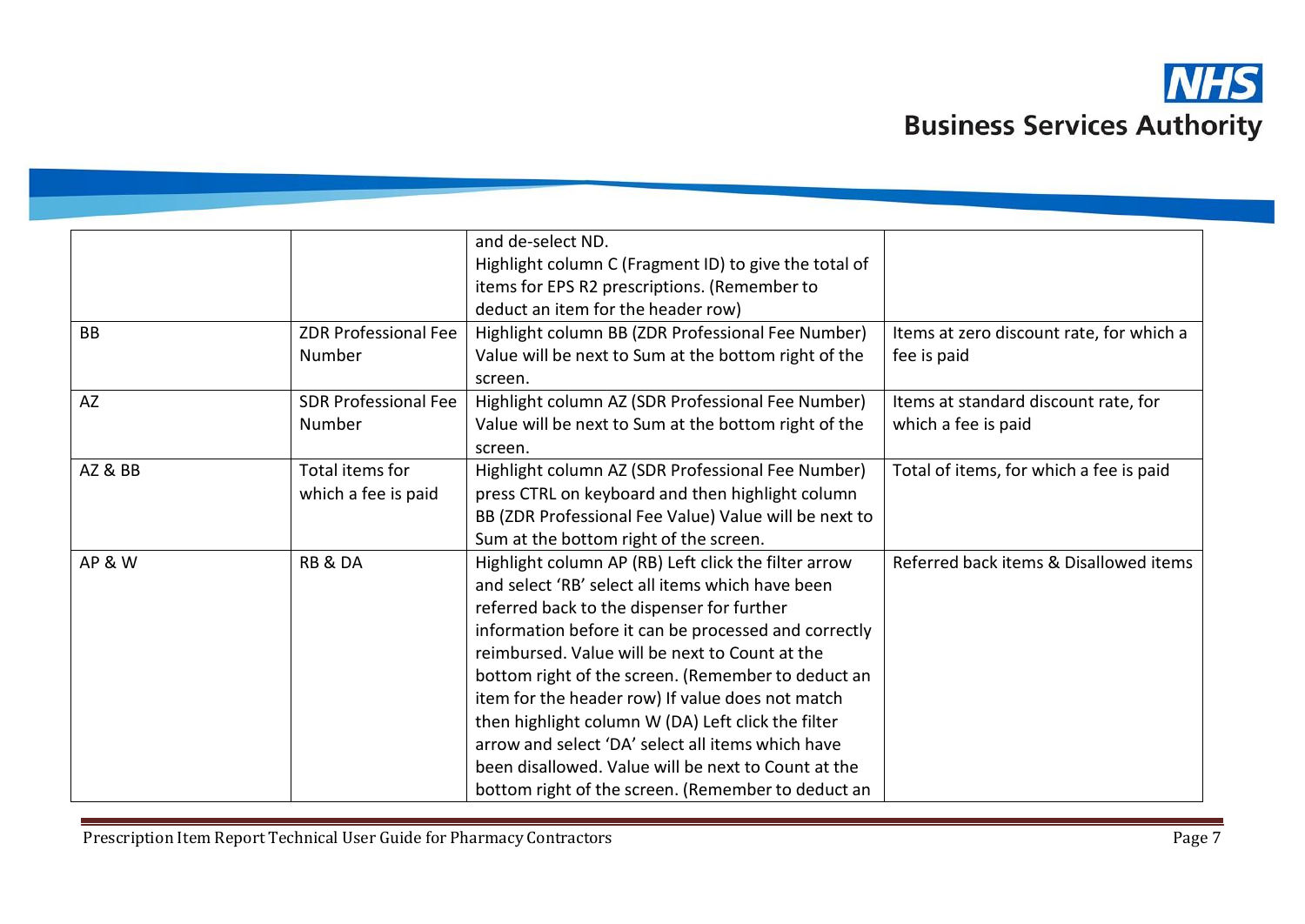

|                                     |                                                                                                   | item for the header row) Add both figures together.                                                                                                                                                                                                                                                                                                                                                                                                                                                                                                                                             |                                                                                                                                  |
|-------------------------------------|---------------------------------------------------------------------------------------------------|-------------------------------------------------------------------------------------------------------------------------------------------------------------------------------------------------------------------------------------------------------------------------------------------------------------------------------------------------------------------------------------------------------------------------------------------------------------------------------------------------------------------------------------------------------------------------------------------------|----------------------------------------------------------------------------------------------------------------------------------|
|                                     |                                                                                                   |                                                                                                                                                                                                                                                                                                                                                                                                                                                                                                                                                                                                 |                                                                                                                                  |
|                                     |                                                                                                   | FP34 Schedule of Payment - 'ITEMS TRANSFERRED BETWEEN EXEMPT AND CHARGEABLE GROUPS                                                                                                                                                                                                                                                                                                                                                                                                                                                                                                              |                                                                                                                                  |
| Prescription Item Report-<br>Column | Prescription Item<br>Report - Column<br><b>Heading</b>                                            | Information to aid reconciliation                                                                                                                                                                                                                                                                                                                                                                                                                                                                                                                                                               | FP34 Schedule of Payment - ITEMS<br><b>TRANSFERRED BETWEEN EXEMPT AND</b><br><b>CHARGEABLE GROUPS'</b><br>FP34 Value description |
| I, J & K                            | Group Type<br>Declared<br>Charge status<br>Charge Payable                                         | Highlight column I (Group Type Declared) Left click<br>the filter arrow and select '1' to select all forms<br>submitted as group 1 - exempt.<br>Highlight column J (Charge Status). Left click the filter<br>arrow and select '2' and '3' (if applicable) to select<br>all forms with Charge Status - Chargeable.<br>Highlight column K (Charges Payable) Left click the<br>filter arrow and de-select '0' (if applicable) to select<br>only those items where a prescription charge has<br>been deducted under Charge Payable. Value will be<br>next to Sum at the bottom right of the screen. | <b>Exempt to Chargeable</b>                                                                                                      |
| I, J, K & V                         | Group Type<br>Declared<br>Charge status<br>Charge Payable<br>CC (no charge<br>contraceptive item) | Highlight column I (Group Type Declared) Left click<br>the filter arrow and select '2' and '3' (if applicable)<br>to select all forms submitted as group $2$ – charge<br>paid.<br>Highlight column J (Charge Status) Left click the filter<br>arrow and select '1' to select all forms with Charge                                                                                                                                                                                                                                                                                              | Chargeable to Exempt                                                                                                             |

Prescription Item Report Technical User Guide for Pharmacy Contractors **Page 8** Page 8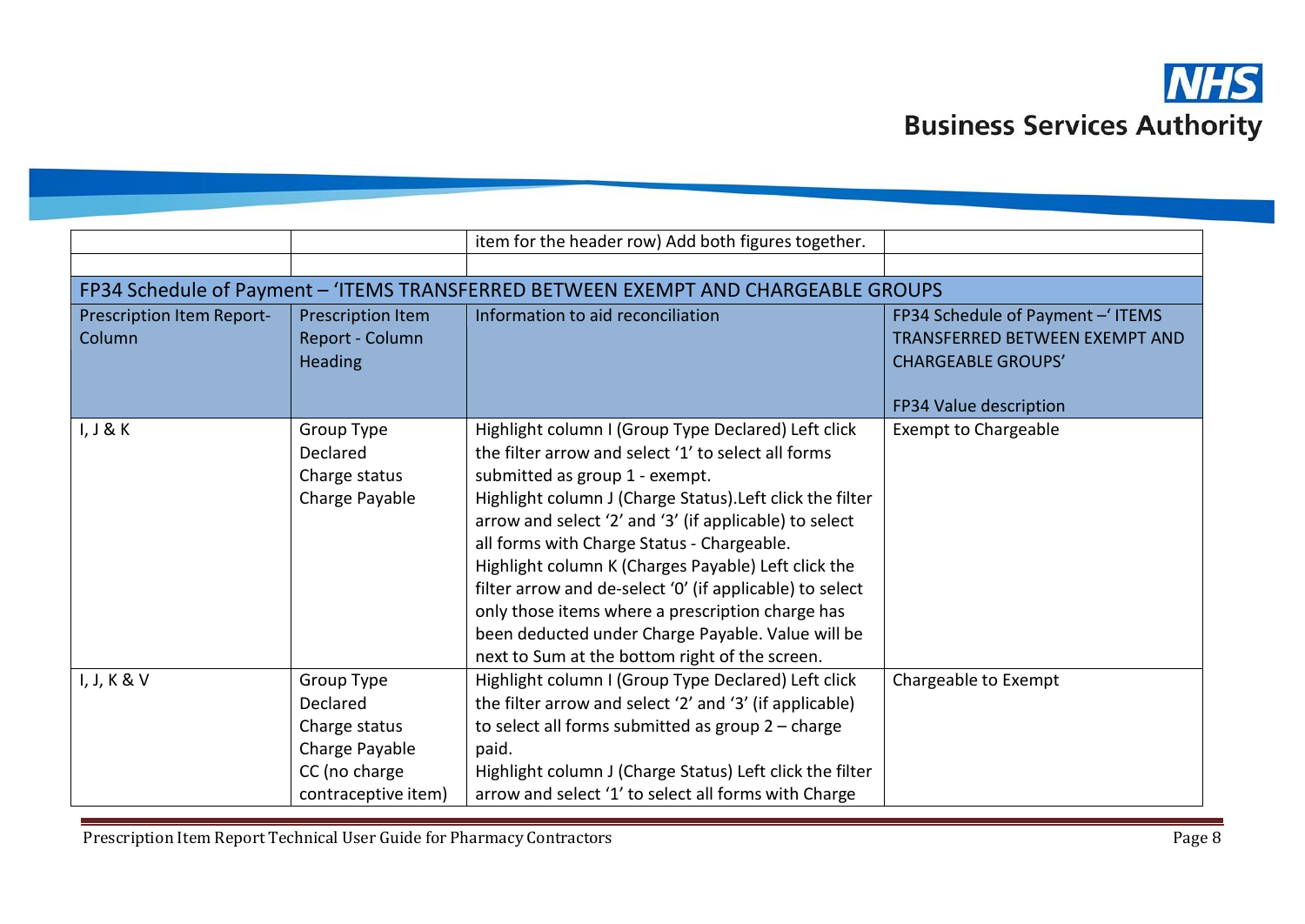

| Status - Exempt. (If there is not a '1' then there is  |  |
|--------------------------------------------------------|--|
| nothing switched, no need to carry on).                |  |
| Highlight column K (Charges Payable) Left click the    |  |
| filter arrow and select '0' to select only those items |  |
| where a prescription charge has not been deducted      |  |
| under Charge Payable.                                  |  |
| Highlight column V (CC) (No charge contraceptive).     |  |
| Left click the filter arrow and de-select 'CC' to      |  |
| exclude items which are no charge contraceptives.      |  |